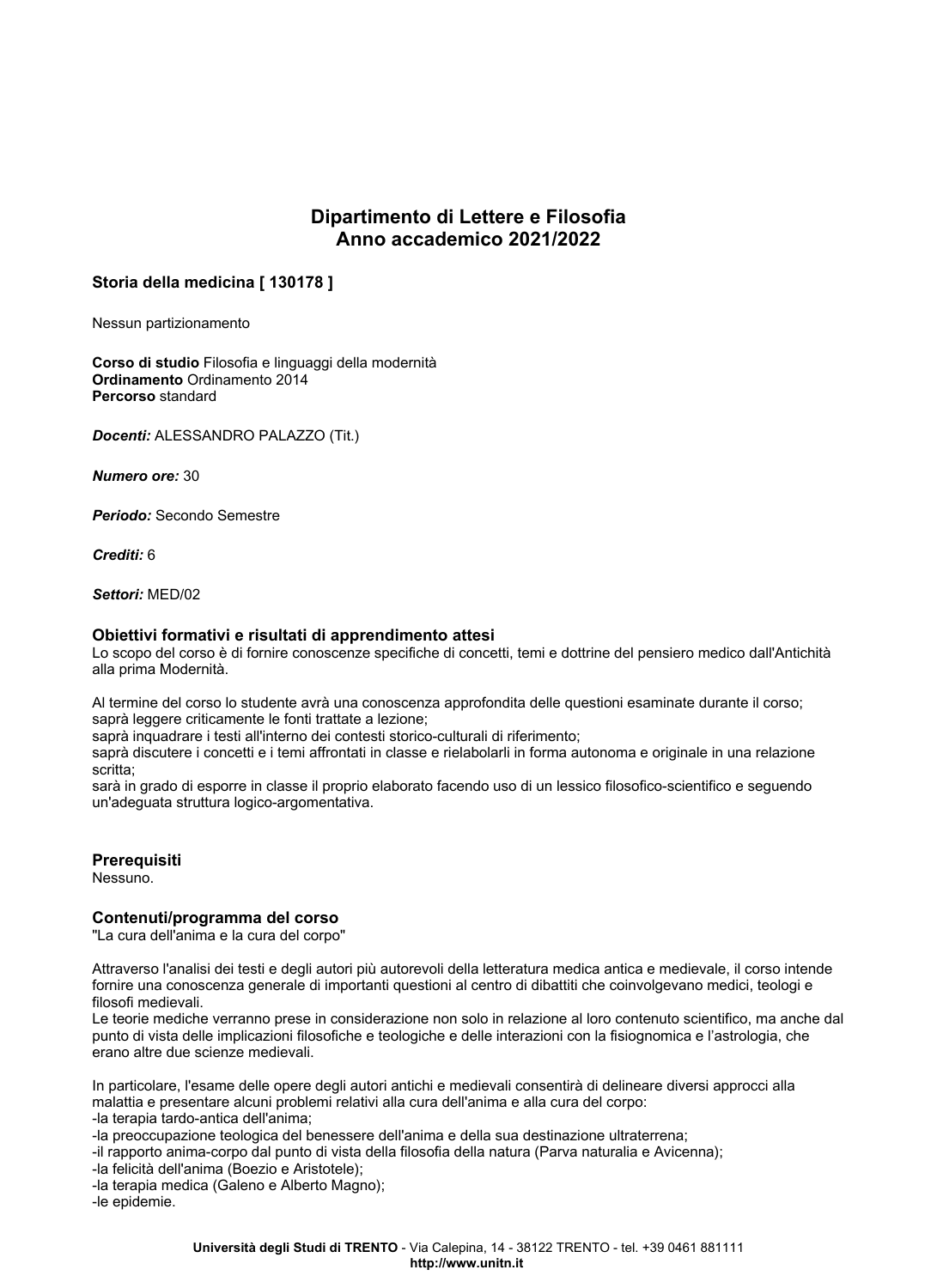## Metodi didattici utilizzati e attività di apprendimento richieste allo studente.

I metodi didattici consistono in lezioni frontali, conferenze di esperti esterni e seminari.

Agli studenti è richiesto lo studio dei testi in bibliografia, la presentazione di una relazione scritta concordata con il docente e la partecipazione attiva ai momenti seminariali.

## Metodi di accertamento e criteri di valutazione

L'accertamento della preparazione avverrà in due fasi:

a) presentazione in ambito seminariale di una relazione scritta (10/30) inviata al docente almeno 7 giorni prima della data d'esame:

b) colloquio orale (20/30).

I criteri di valutazione consisteranno nella verifica

I) del livello delle conoscenze acquisite con riferimento ai temi del corso;

II) della padronanza del lessico specialistico e della capacità di argomentare logicamente e criticamente sui contenuti del corso;

III) della capacità di lettura delle fonti;

IV) delle competenze acquisite (scrittura della relazione, esposizione in classe).

## Testi di riferimento/Bibliografia

Bibliografia specifica:

A. Studi (1 a scelta):

1. J. Agrimi-C.Crisciani, 'Edocere medicos'. Medicina scolastica nei secoli XIII-XV, Guerini e Associati, Napoli-Milano, 1988.

2. H. Schipperges, Il giardino della salute. La medicina nel Medioevo, Garzanti, Milano, 1988.

B. Appunti delle lezioni dedicate al commento delle fonti – a lezione verranno distribuiti brani di opere medievali.

C. Testi utili per l'approfondimento individuale richiesto per la stesura della relazione (ulteriori indicazioni bibliografiche saranno fornite nel corso delle lezioni):

1. J.Agrimi-C.Crisciani, Medicina del corpo e medicina dell'anima. Note sul sapere del medico fino all'inizio del sec. XIII, Episteme Editrice, Milano, 1978

2. J.Agrimi-C.Crisciani, Malato, medico e medicina nel Medioevo, Loescher Editore, Torino, 1980 3. Summa doctrina et certa experientia. Studi su medicina e filosofia per Chiara Crisciani, a cura di Gabriella Zuccolin, Sismel, Firenze, 2017.

4. P.O. Kristeller, Studi sulla scuola medica salernitana, Napoli 1986.

5. D. Jacquart, Recherches médiévales sur la nature humaine. Essais sur la réflexion médicale (XIIe-XVe s.), Sismel, Firenze, 2014.

6. P.-G. Ottosson, Scholastic Medicine and Philosophy: A Study of Commentaries on Galen's Tegni (ca. 1300-1450). Bibliopolis. Napoli. 1984.

7. J. Agrimi, «Ingeniosa scientia nature». Studi sulla fisiognomica medievale, Sismel, Firenze, 2002.

8. N. Siraisi, Medieval and Early Renaissance Medicine. An Introduction to Knowledge and Practice, The University of Chicago Press, Chicago-London 1990.

9. Avicenna in Renaissance Italy: The Canon and Medical Teaching in Italian Universities after 1500, Princeton University Press, 2014.

10. D. Jacquart-F. Micheau, La médecine arabe et l'occident médiéval, Paris 1996.

11. Religion and Medicine in the Middle Ages, ed. by P. Biller, J. Ziegler, York Medieval Press, Woodbridge -Rochester, 2001

12. G. Squillace, I balsami di Afrodite: medici, malattie e farmaci nel mondo antico, Aboca, Sansepolcro, 2015.

13. V. Gazzaniga, La medicina antica, Carocci, Roma, 2014.

## Altre informazioni

Gli studenti che non frequentano il corso sono tenuti a studiare

1. J. Agrimi-C.Crisciani, 'Edocere medicos'. Medicina scolastica nei secoli XIII-XV, Guerini e Associati, Napoli-Milano, 1988.

2. H. Schipperges, Il giardino della salute. La medicina nel Medioevo, Garzanti, Milano, 1988.

3. J.Agrimi-C.Crisciani, Malato, medico e medicina nel Medioevo, Loescher Editore, Torino, 1980.